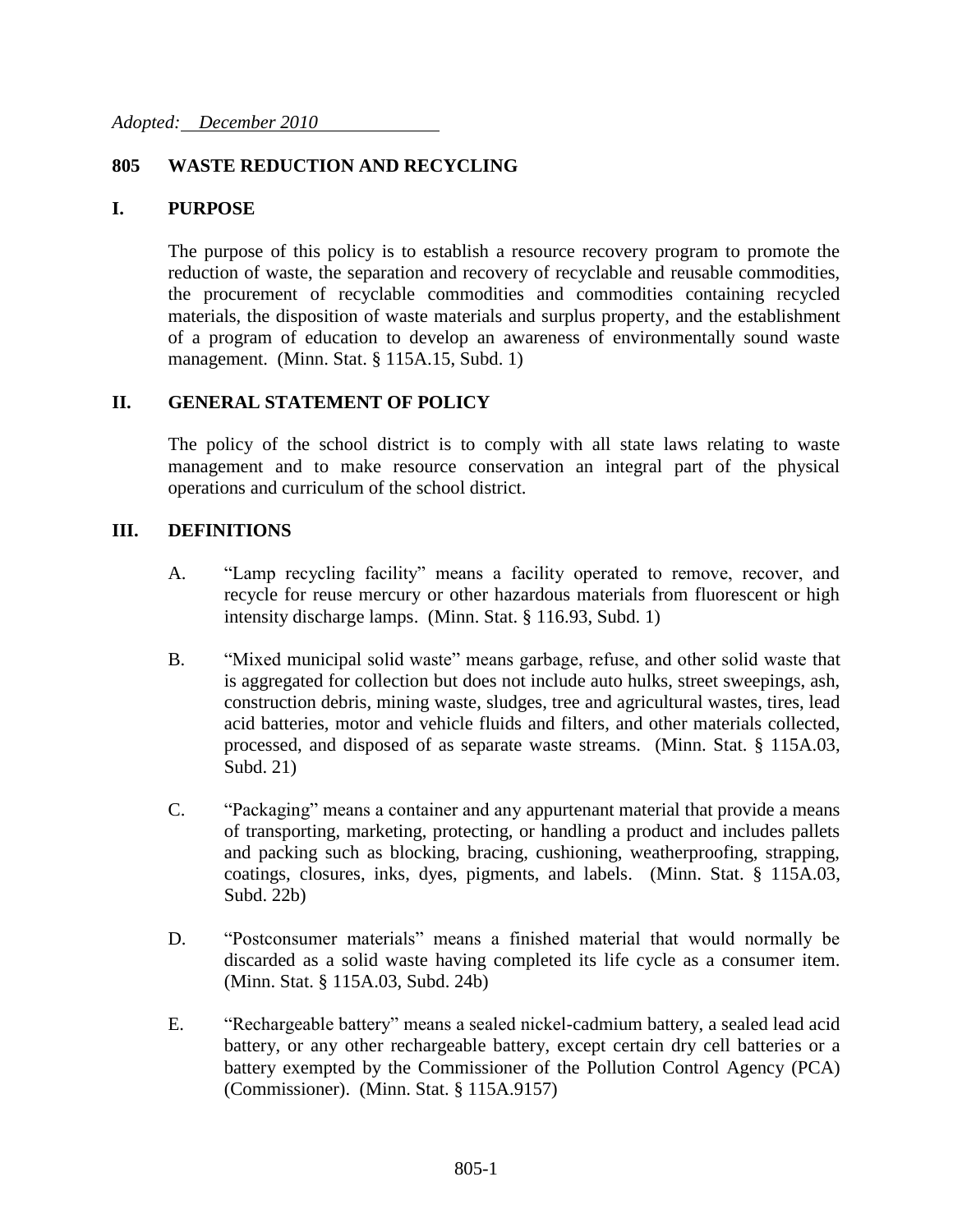- F. "Recyclable commodities" means materials, pieces of equipment, and parts which are not reusable but which contain recoverable resources. (Minn. Stat. § 115A.15, Subd.  $1a(a)$ )
- G. "Recyclable materials" means materials that are separated from mixed municipal solid waste for the purpose of recycling, including paper, glass, plastics, metals, automobile oil, and batteries. Refuse-derived fuel or other material that is destroyed by incineration is not a recyclable material. (Minn. Stat. § 115A.03, Subd. 25a)
- H. "Recycling" means the process of collecting and preparing recyclable materials and reusing the materials in their original form that do not cause the destruction of recyclable materials in a manner that precludes further use. (Minn. Stat. § 115A.03, Subd. 25b)
- I. "Resource conservation" means the reduction in the use of water, energy, and raw materials. (Minn. Stat. § 115A.03, Subd. 26a)
- J. "Reusable commodities" means materials, pieces of equipment, parts, and used supplies which can be reused for their original purpose in their existing condition. (Minn. Stat. § 115A.15, Subd. 1a(b))
- K. "Source-separated compostable materials" means materials that:
	- 1. are separated at the source by waste generators for the purpose of preparing them for use as compost;
	- 2. are collected separately from mixed municipal solid waste and are governed by state licensing provisions;
	- 3. are comprised of food wastes, fish and animal waste, plant materials, diapers, sanitary products, and paper that is not recyclable because the Commissioner has determined that no other person is willing to accept the paper for recycling;
	- 4. are delivered to a facility to undergo controlled microbial degradation to yield a humus-like product meeting the PCA's class I or class II, or equivalent, compost standards and where process residues do not exceed 15 percent by weight of the total material delivered to the facility; and
	- 5. may be delivered to a transfer station, mixed municipal solid waste processing facility, or recycling facility only for the purposes of composting or transfer to a composting facility, unless the Commissioner determines that no other person is willing to accept the materials.

(Minn. Stat. § 115A.03, Subd. 32a)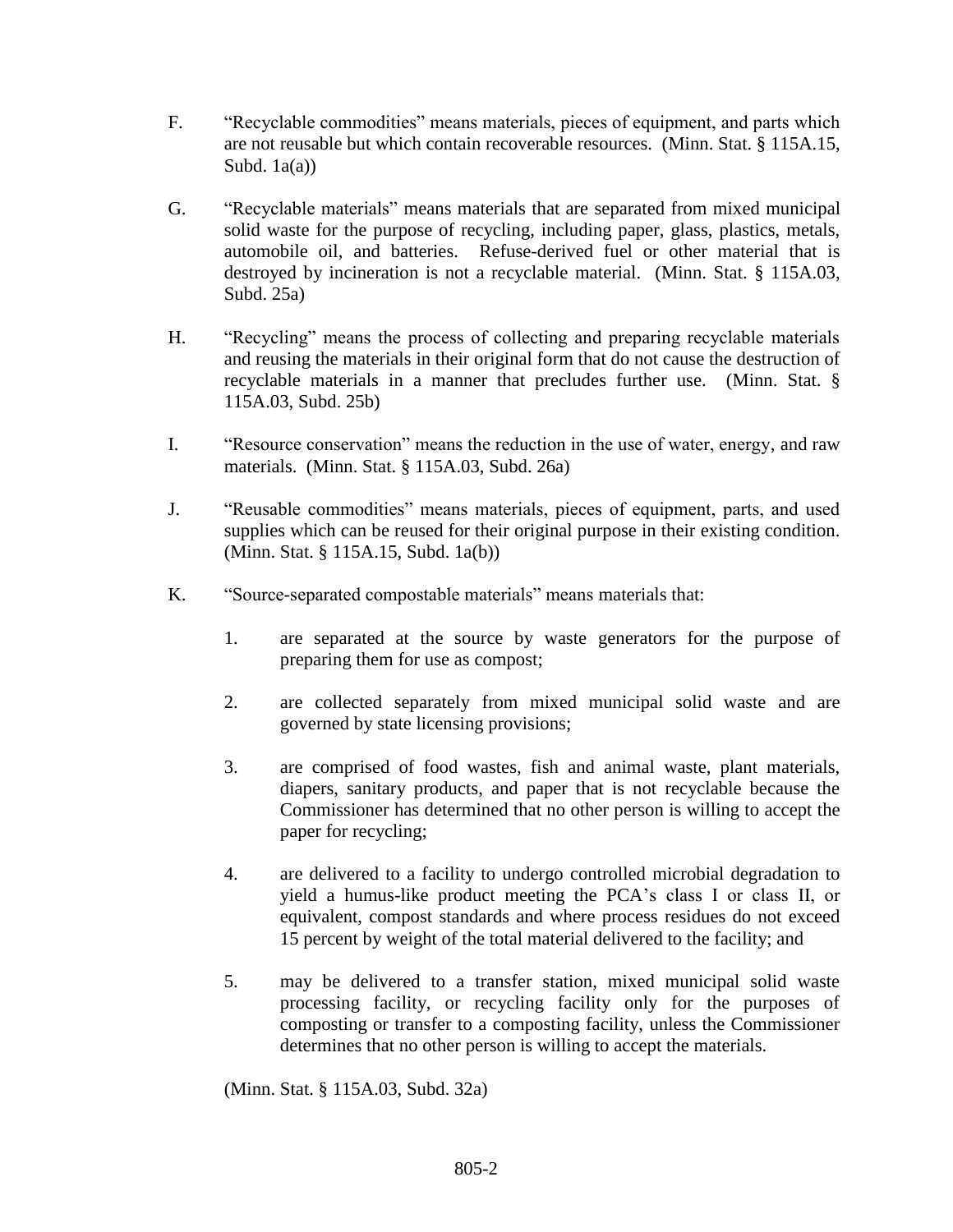- L. "Waste reduction" or "source reduction" means an activity that prevents generation of waste or the inclusion of toxic materials in waste, including:
	- 1. reusing the product in its original form;
	- 2. increasing the life span of a product;
	- 3. reducing material or the toxicity of material used in production or packaging; or
	- 4. changing procurement, consumption, or waste generation habits to result in smaller quantities or lower toxicity of waste generated.

(Minn. Stat. § 115A.03, Subd. 36b)

## **IV. WASTE DISPOSAL**

- A. The school district will attempt to decrease the amount of waste consumable materials by:
	- 1. reduction of the consumption of consumable materials whenever practicable;
	- 2. full utilization of materials prior to disposal;
	- 3. minimization of the use of non-biodegradable products whenever practicable.
- B. Each school district facility will have containers for at least three of the following recyclable materials: paper, glass, plastic, and metal.
- C. The school district will transfer all recyclable materials collected to a recycler and, to the extent practicable, cooperate with, and participate in, recycling efforts being made by the city and/or county where the school district is located.
- D. Prior to entering into a contract for the management of mixed municipal solid waste, the school district will determine whether the disposal method provided for in the contract is equal to or better than the waste management practices currently employed in the county or district plan in the county where the school district is located and whether the contract is consistent with the solid waste plan. If the waste management method provided for in the contract is ranked lower than the waste management practices employed by the county or district, the school district will:
	- 1. determine the potential liability to the school district and its taxpayers for managing waste in this manner;
	- 2. develop and implement a plan for managing the potential liability; and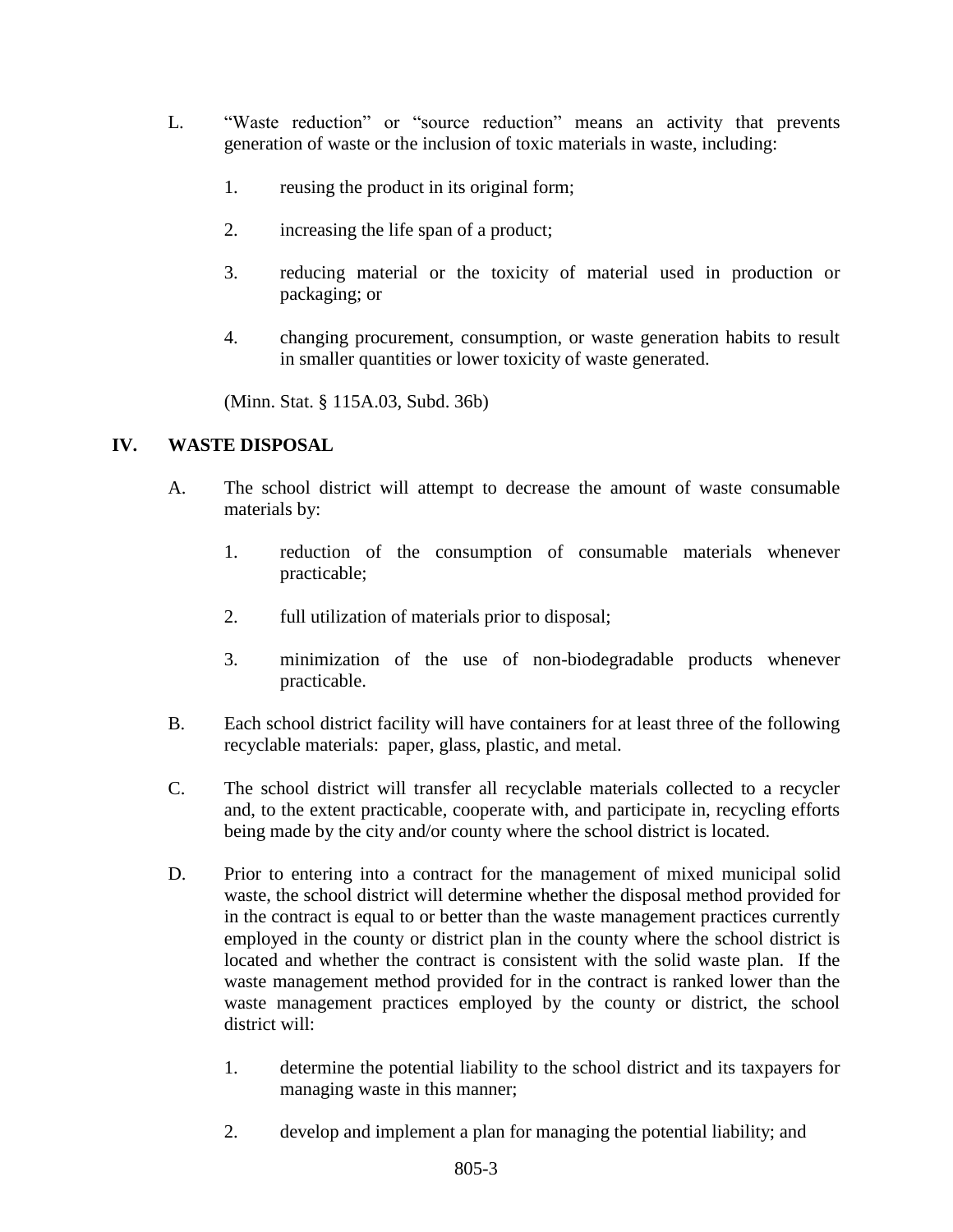3. submit the information in (1) and (2) above to the PCA.

If the contract is inconsistent with the county plan or if the school district's waste management activities are inconsistent with the county plan, the school district should obtain the consent of the county prior to entering into a binding contract or developing or implementing inconsistent solid waste management activities.

- E. The school district may not knowingly place motor oil, brake fluid, power steering fluid, transmission fluid, motor oil filters, or motor vehicle antifreeze (other than small amounts of antifreeze contained in water used to flush the cooling system of a vehicle after the antifreeze has been drained and does not include de-icer that has been used on the exterior of a vehicle) in or on:
	- 1. solid waste or solid waste management facilities other than a recycling facility or household hazardous waste collection facility;
	- 2. the land unless approved by the PCA; or
	- 3. the waters of the state, an individual sewage treatment system, or in a storm water or waste water collection or treatment system unless:
		- a. permitted to do so by the operator of the system and the PCA;
		- b. the school district generates an annual average of less than 50 gallons of waste motor vehicle antifreeze per month; and
		- c. the school district keeps records of the amount of waste antifreeze generated, maintains these records on site and makes the records available for inspection for a minimum of three years following generation of the waste antifreeze.
- F. The school district may not place mercury or a thermostat, thermometer, electric switch, appliance, gauge, medical or scientific instrument, fluorescent or highintensity discharge lamp, electric relay, or other electrical device from which the mercury has not been removed for reuse or recycling:
	- 1. in solid waste; or
	- 2. in a wastewater disposal system.
- G. The school district may not knowingly place mercury or a thermostat, thermometer, electric switch, appliance, gauge, medical or scientific instrument, fluorescent or high-intensity discharge lamp, electric relay, or other electrical device from which the mercury has not been removed for reuse or recycling:
	- 1. in a solid waste processing facility; or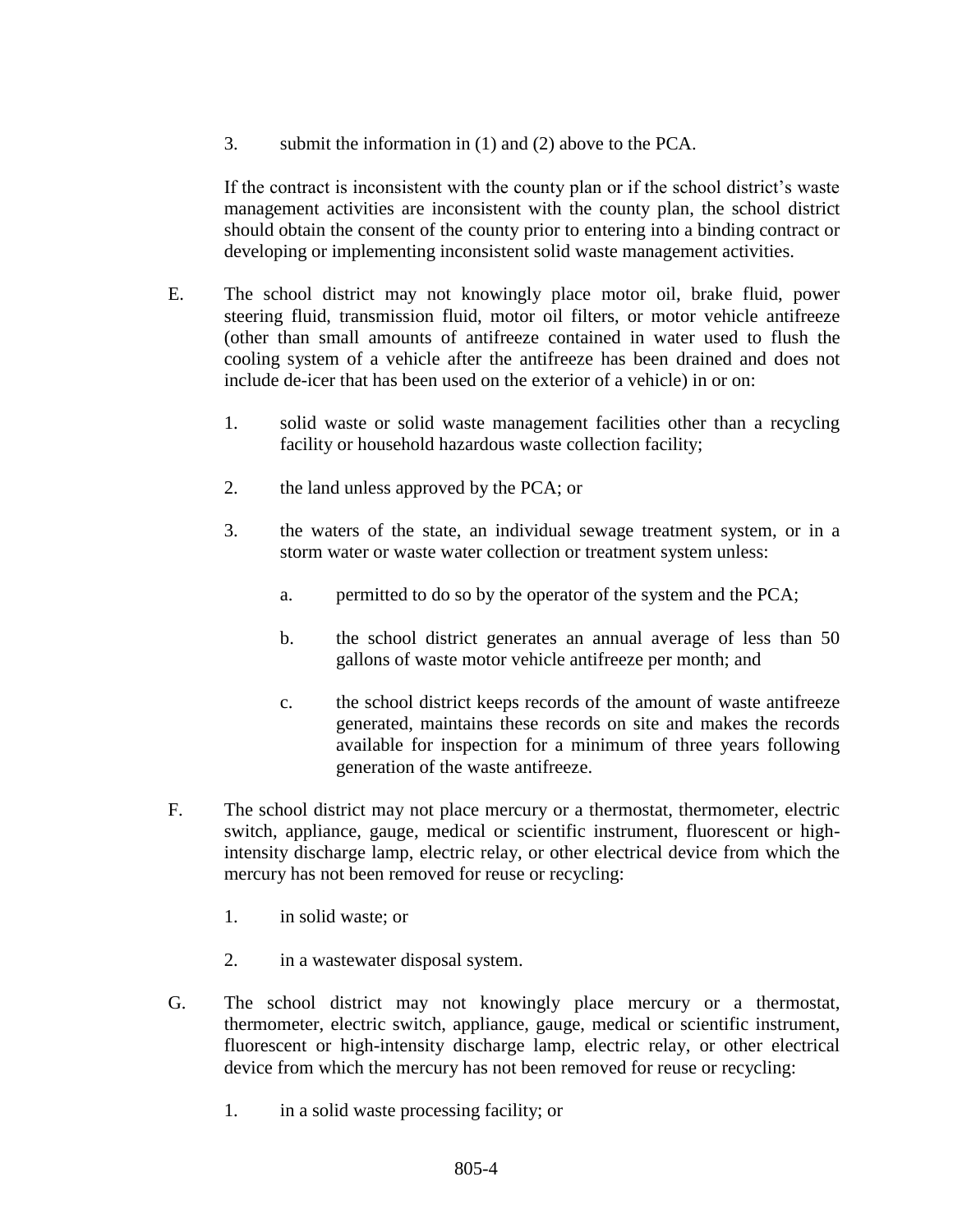- 2. in a solid waste disposal facility
- H. The school district will recycle a fluorescent or high-intensity discharge lamp by delivery of the lamp to a lamp recycling facility or to a facility that collects and stores lamps for the purpose of delivering them to a lamp recycling facility, including, but not limited to, a household hazardous waste collection or recycling facility, retailer take-back and utility provider program sites, or other sites designated by an electric utility.
- I. The school district may not place a lead acid battery in mixed municipal solid waste or dispose of a lead acid battery. The school district also may not place in mixed municipal solid waste a dry cell battery containing mercuric oxide electrode, silver oxide electrode, nickel-cadmium, or sealed lead-acid that was purchased for use or used by the school district. The school district also may not place in mixed municipal solid waste a rechargeable battery, a rechargeable battery pack, a product with a nonremovable rechargeable battery, or a product powered by rechargeable batteries or rechargeable battery pack, from which all batteries or battery packs have not been removed.
- J. The school district may not place yard waste:
	- 1. in mixed municipal solid waste;
	- 2. in a disposal facility;
	- 3. in a resource recovery facility, except for the purposes of reuse, composting, or cocomposting; or
	- 4. in a plastic bag unless exempt as specified in Minn. Stat. § 115A.931(c), (d), or (e).
- K. The school district may not place a telephone directory:
	- 1. in solid waste;
	- 2. in a disposal facility; or
	- 3. in a resource recovery facility, except a recycling facility
- L. The school district may not:
	- 1. place major appliances in mixed municipal solid waste; or
	- 2. dispose of major appliances in or on the land or in a solid waste processing or disposal facility.
- M. The school district may not place in mixed municipal solid waste an electronic product containing a cathode-ray tube.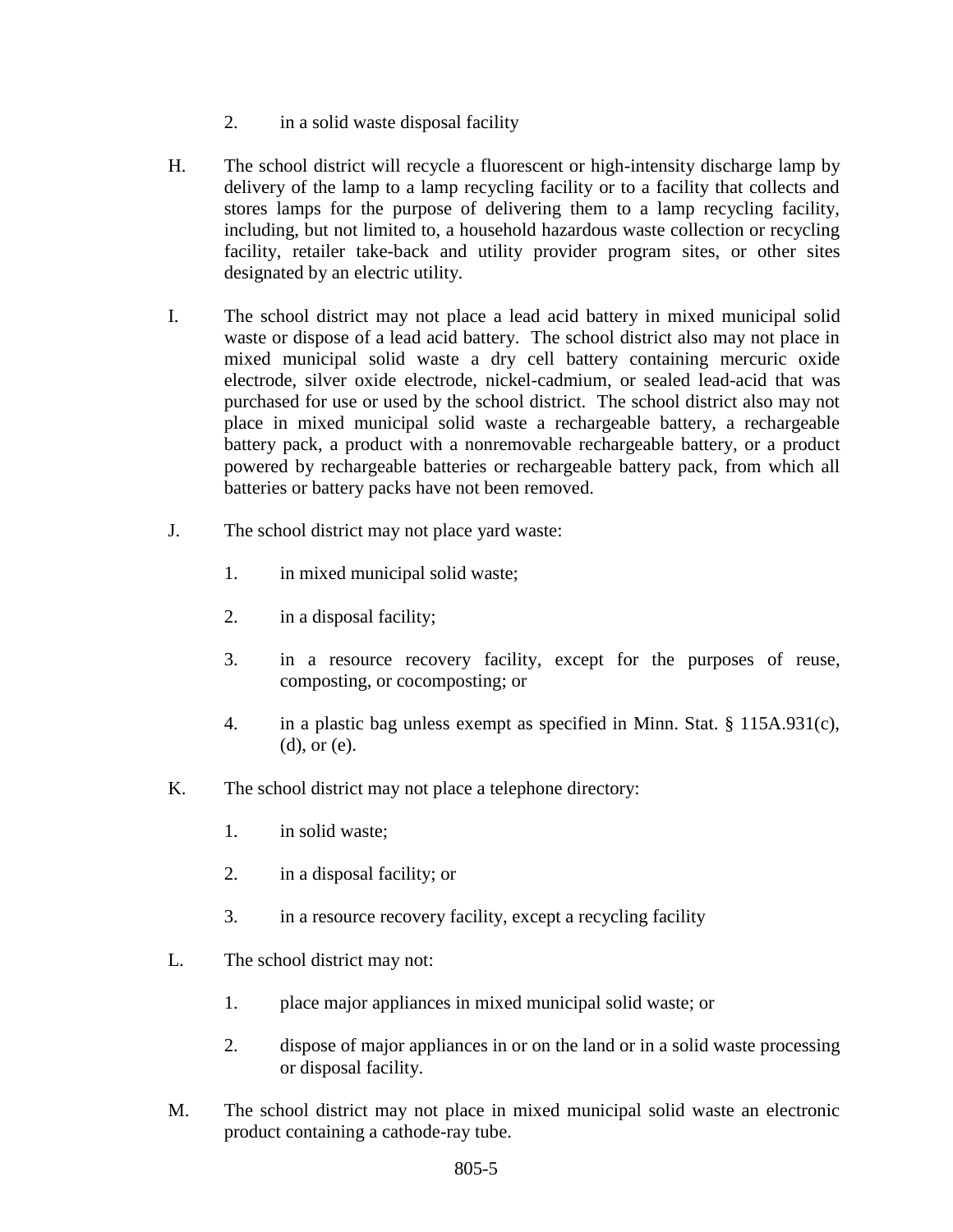N. The school district, on its own or in cooperation with others, may implement a program to collect, process, or dispose of household batteries. The school district may provide financial incentives to any person, including public or private civic groups, to collect the batteries.

# **V. PROCUREMENT OF RECYCLED COMMODITIES AND MATERIALS**

- A. When practicable and when the price of recycled materials does not exceed the price of nonrecycled materials by more than ten percent, the school district may purchase recycled materials. In order to maximize the quantity and quality of recycled materials purchased, the school district may also use other appropriate procedures to acquire recycled materials at the most economical cost to the school district.
- B. When purchasing commodities and services, the school district will apply and promote waste management practices with special emphasis on the reduction of the quantity and toxicity of materials in waste.
- C. Whenever practicable, the school district will:
	- 1. purchase uncoated office paper and printing paper unless the coated paper is made with at least 50 percent postconsumer material;
	- 2. purchase recycled content paper with at least ten percent postconsumer material by weight;
	- 3. purchase paper which has not been dyed with colors, excluding pastel colors;
	- 4. purchase recycled content paper that is manufactured using little or no chlorine bleach or chlorine derivatives;
	- 5. use no more than two colored inks, standard or processed, except in formats where they are necessary to convey meaning;
	- 6. use reusable binding materials or staples and bind documents by methods that do not use glue;
	- 7. use soy-based inks;
	- 8. produce reports, publications, and periodicals that are readily recyclable;
	- 9. print documents on both sides of the paper where commonly accepted publishing practices allow; and
	- 10. purchase copier paper that contains at least ten percent post-consumer material by fiber content.